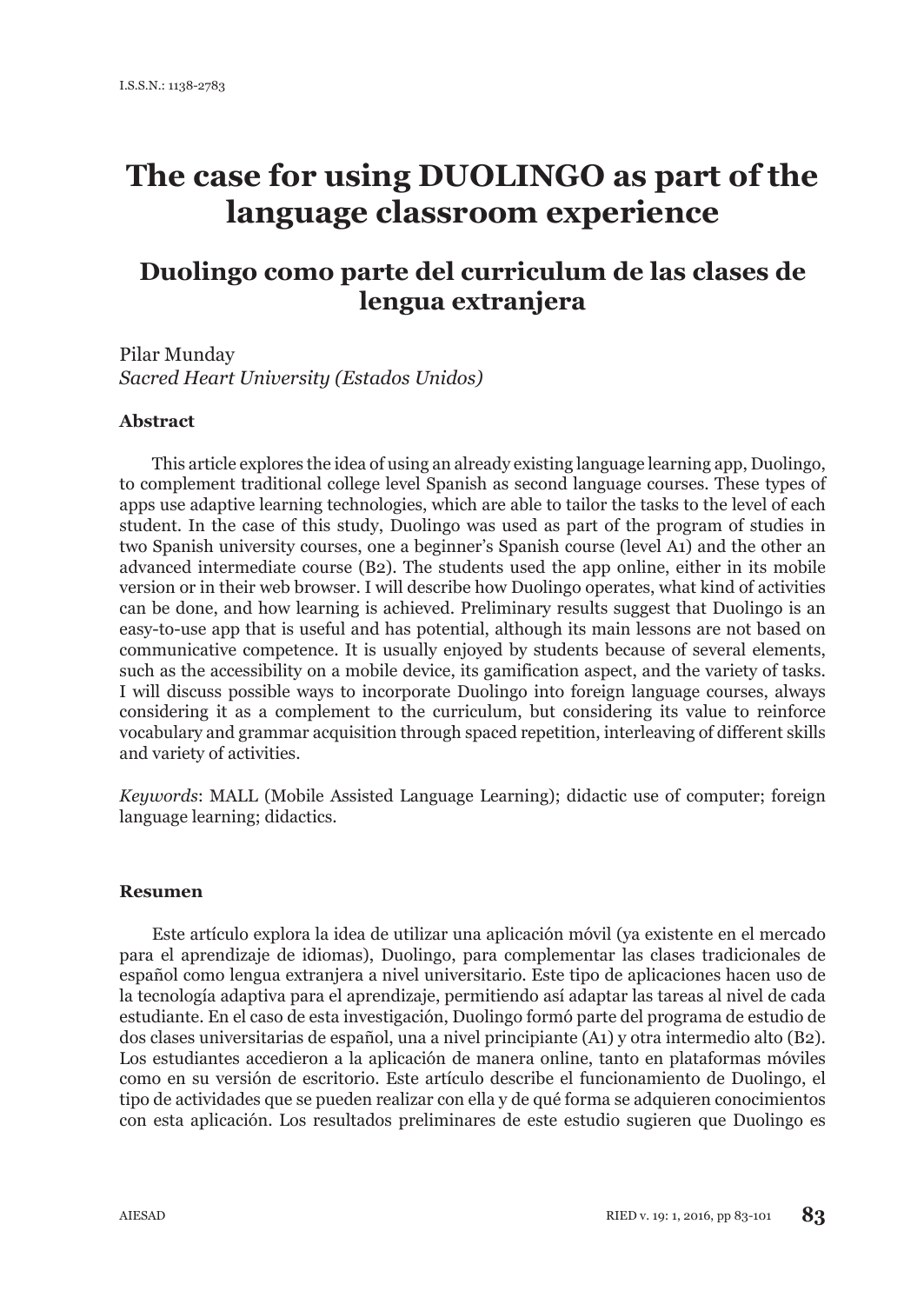una aplicación fácil de usar, útil y con mucho potencial, a pesar de basarse en tareas que no están enfocadas a la competencia comunicativa. Parece ser del agrado de la mayoría de los alumnos por varias razones, como la posibilidad de fácil acceso a través del móvil, los aspectos de gamificación en su diseño y la variedad de tareas que contiene. A la luz de los resultados obtenidos, se sugieren algunas mejoras, además de posibles formas de integración en el currículo de una clase de idiomas, siempre considerándolo como un complemento al programa de lenguas, pero también valorando su capacidad para repasar vocabulario y gramática a través de la repetición espaciada, entrelazando habilidades diferentes y con variedad de actividades.

*Palabras clave:* MALL (aprendizaje de lenguas asistido por tecnología móvil); uso didáctico del ordenador; aprendizaje de lenguas; didáctica.

Nowadays, most of our students own a smartphone. According to data from the report "Worldwide Mobile Phone Users: H1 2014 Forecast and Comparative Estimates," by the end of 2015, almost 66% of the world population will have one of these phones. These mobile devices can be equipped with numerous applications that can be used to learn a foreign language. Some of these applications are normally used for other objectives, but can also be useful in this sense, such as watching YouTube videos, recording voice memos, having online conversations with Facetime or Google Hangouts or even playing with gaming apps like Trivia Crack (a game similar to Trivial Pursuit) in languages rather than your own. But there are also an increasing number of applications that have been created with the main objective of learning a foreign language. Examples of these apps are Lingua.Ly (to augment reading comprehension), HelloTalk (to find people with whom to practice languages), Memrise (vocabulary acquisition) or Duolingo, the app we will be exploring in this article.

According to Ramírez Montoya (2009), a definition of mobile language learning can include several components: It is the direct descendant of e-learning, which is any type of learning supported by electronic tools and resources, and m-learning, which uses online resources that can be accessed through a mobile device. M-learning allows students to augment the classroom learning by providing a flexible type of learning that can enrich the classroom experience. Montoya mentions that authors like Sharples (2005) go a bit further, including in their definition the idea that m-learning is a process of coming to know, where students, collaborating with their peers and instructors build that knowledge together. A more current definition is the one offered by Crompton (2013, p. 4), which states that m-learning is "learning across multiple contexts, through social and content interactions, using personal electronic devices".

With this meaning in mind, this article will be studying one particular app, Duolingo, which can be accessed either through the web on a desktop computer or through a cell phone or a tablet. Through a series of exercises, divided into lessons and skills, this app's goal is to teach vocabulary and grammar, and to bring students to an A2 level by having them complete all the required nodes. One of its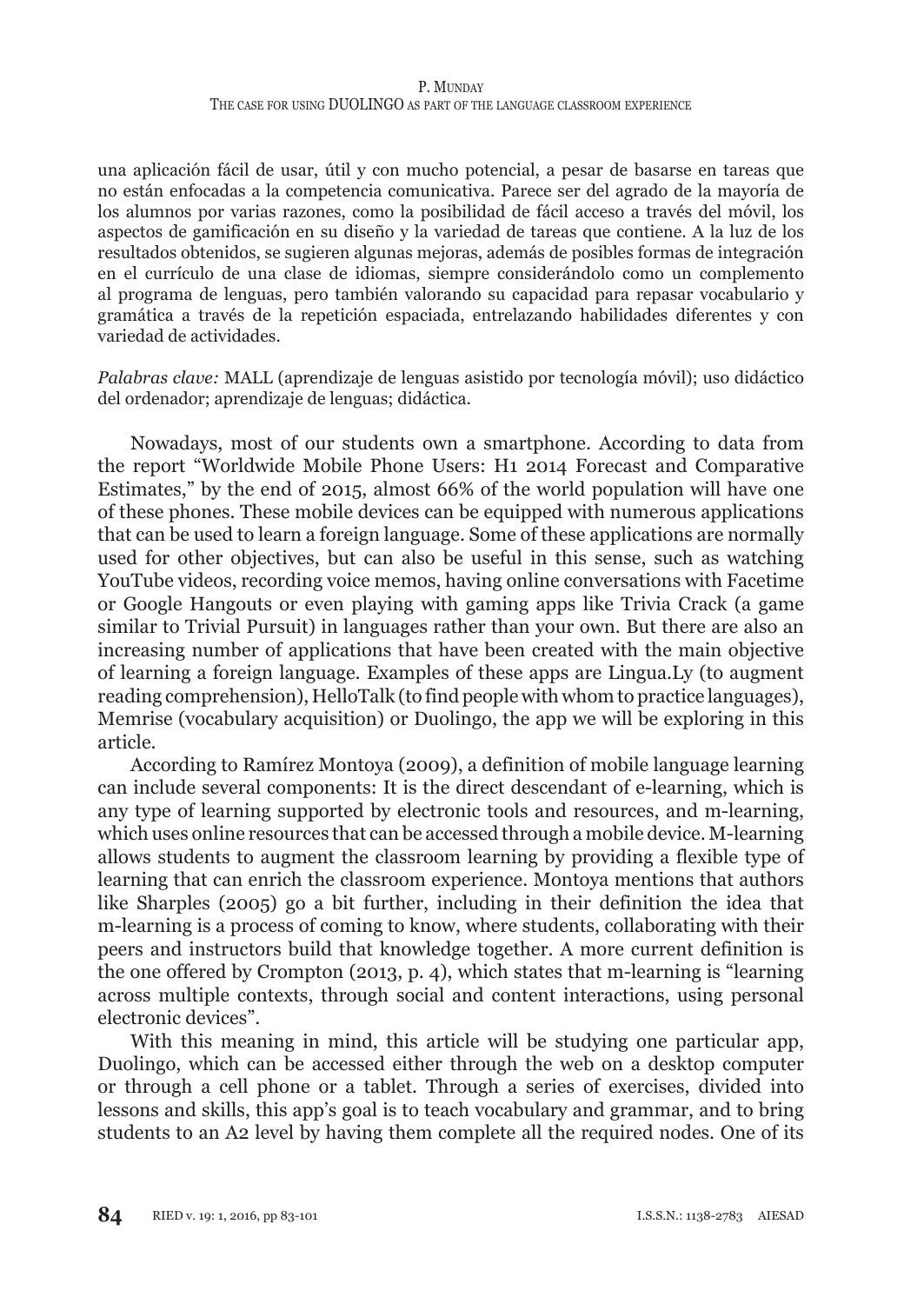main features is the use of spaced repetition, in which its algorithms detect when a user needs to review words or chunks that may have faded from memory. Spaced repetition has proven to be very effective for acquiring vocabulary in particular, since repetition is essential to acquire new skills. In a very interesting experiment with cell phones, Cavus and Ibrahim (2009) showed that students using the devices enjoyed and learned new words, and the students themselves suggested in their survey that other educators should augment their teaching with the use of these devices.

In addition to spaced repetition, the activities presented in Duolingo's lessons interleave different skills (from pronunciation to translation, for example), and provide a variety of activities (recognizing a word from a picture, writing down what you hear, etc.). It is these three elements, spaced-out practice, interleaving, and variety, which have been shown to produce better mastery as well as longer retention and versatility in very recent research on learning. (Brown, Roediger and McDaniel, 2014, p. 46). Duolingo, then, seems to be able to tap into these three modes.

Duolingo also offers instant feedback to its users after each task. As García (2013, p. 21) points out in his review of the app, this feedback goes beyond basic multiple choice and includes other appropriate versions. In many instances, it also includes a discussion area where users can negotiate the exact meaning or possible problems with the activity or the offered solution.

Another aim of this study is to observe whether using Duolingo as part of online homework produces a shift towards self-directed learning by students. Self-directed learning in this case is understood as "learning in which the conceptualization, design, conduct and evaluation of a learning project are directed by the learner" (Brookfield, 2009, p. 2615).

One important aspect of this study is the idea that Duolingo can serve well as an addition to a formal language course offered through a school or university, whether face-to-face or online. Thus, here we are understanding the use of the app as a way to augment or substitute more classical types of homework rather than replacing the class itself. A non-peer reviewed study by Vesselinov & Grego (2012), which was commissioned by Duolingo itself, estimated than an average of 34 hours spent on Duolingo were the equivalent of a college beginner-level course. It is not the aim of this study to discuss the validity of that study, as I believe that Duolingo has a good potential for use in a course of studies as one more tool in the instructor's arsenal.

## **Duolingo: definition of the app**

Duolingo is a free app created by Luis Von Ahn and Severin Hacker in November 2011. Its slogan is "Free language education for the world." According to its website, it has more than 30 million registered users. It offers several languages for English speakers as well as others for non-English speakers.

In the desktop version, the app has different areas: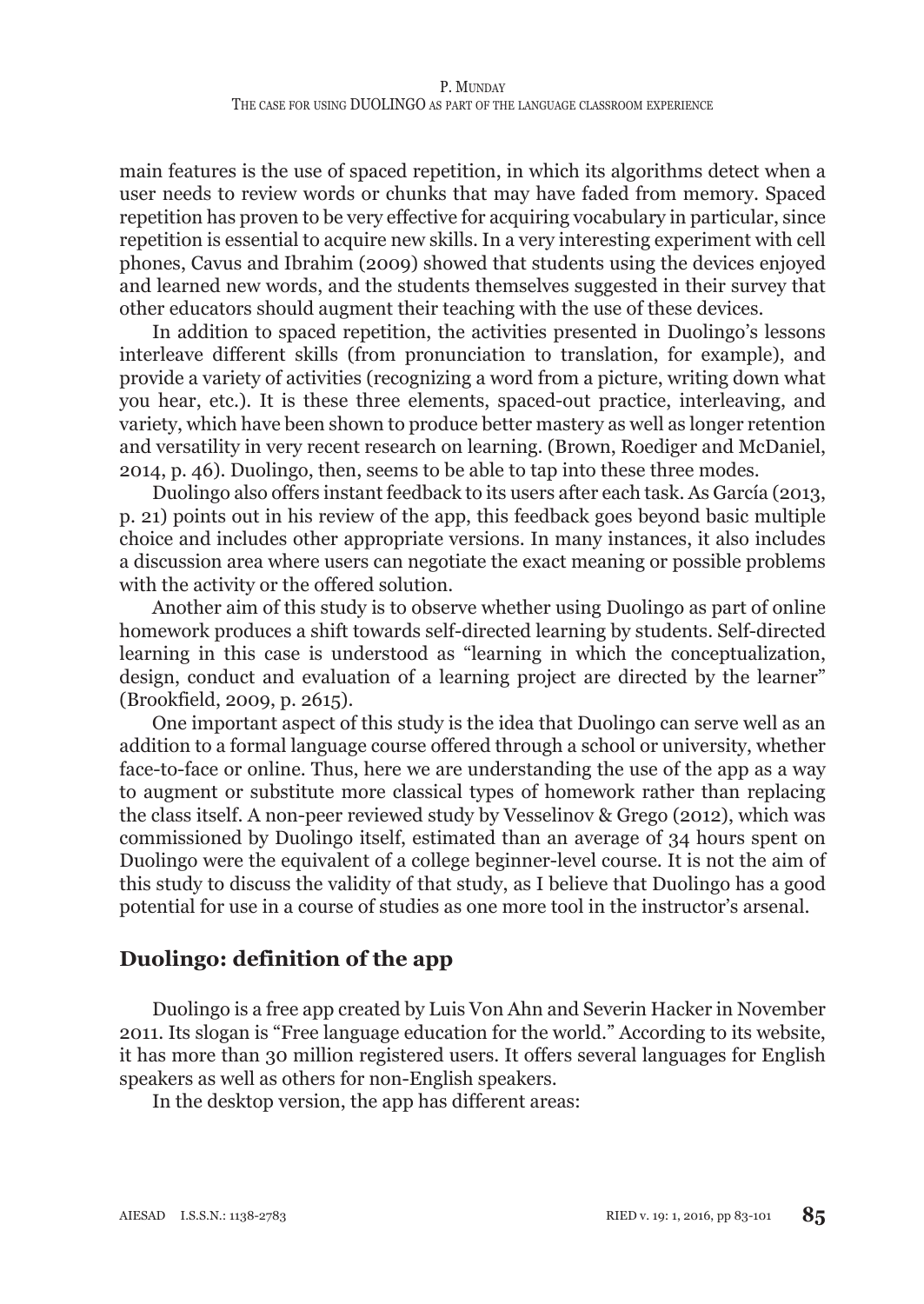- The "tree", which contains skills, each represented by a node that changes color from grey (indicating that a skill has not been started), to a color like red, blue or green (you have started the lessons within the skill), to gold (you have mastered all the lessons and vocabulary for that specific skill). Note that the gold color can "turn" back to another color if the algorithm of Duolingo establishes that you need to go back and review those nodes because you have forgotten the vocabulary or because enough time has elapsed. Duolingo has not, up to now, published the content of the tree. The only way to find out is to complete the tree yourself. Thankfully, in the case of Spanish, there is a Google Doc, with its content (Author & Espinoza, 2014, web source). These are the components of the tree:
	- **▪** 66 Skills. Some examples of these are: Food, Animals, Plurals (for beginning nodes) to Modal Verbs, Subjunctive Past, or Past Imperfect (for the more advanced nodes).
	- **▪** 329 Lessons. Each skill has several lessons, which can range from one to eleven. Each lesson covers about seven or eight words. Each completed lesson gives 10 XP (points).
	- **▪** 1571 Words.
- Words: A list of the words the user has studied or already knew. Each word is accompanied by a strength bar, which indicates if the word is still strong in your memory or if it is time to practice again, according to Duolingo's algorithm. You can also review these words through flashcards.
- Activity: Duolingo works similarly to a social network site. You can follow other students, and other people can follow you. The activity stream shows not only what you and the people you follow accomplish in Duolingo (levels opened) but also if you or they have made a comment in the discussion board. All the people you follow and you yourself appear on a "leaderboard" list, which shows the XP (Duolingo points) that you obtain weekly. This is reset every Sunday at 7:00 pm Eastern Standard Time (United States).
- Discussion: In this area, users can post discussions about topics that interest them. A discussion will also be created if there are questions about any of the activities completed during the lessons, in which case users negotiate meaning among themselves. The discussions are divided according to the language you study, and there are also general discussion areas, like the one recently opened for educators (this will be discussed in more detailed later). Discussions are voted up or down (similar to places like *Reddit*), so the more popular ones are more visible. It is also the area where the creators or moderators of Duolingo post important messages to the community.
- Immersion: This area is for more advanced students. Anyone can upload a public document in any language and the community can start translating it. Users can offer suggestions for better translations or can just make general comments.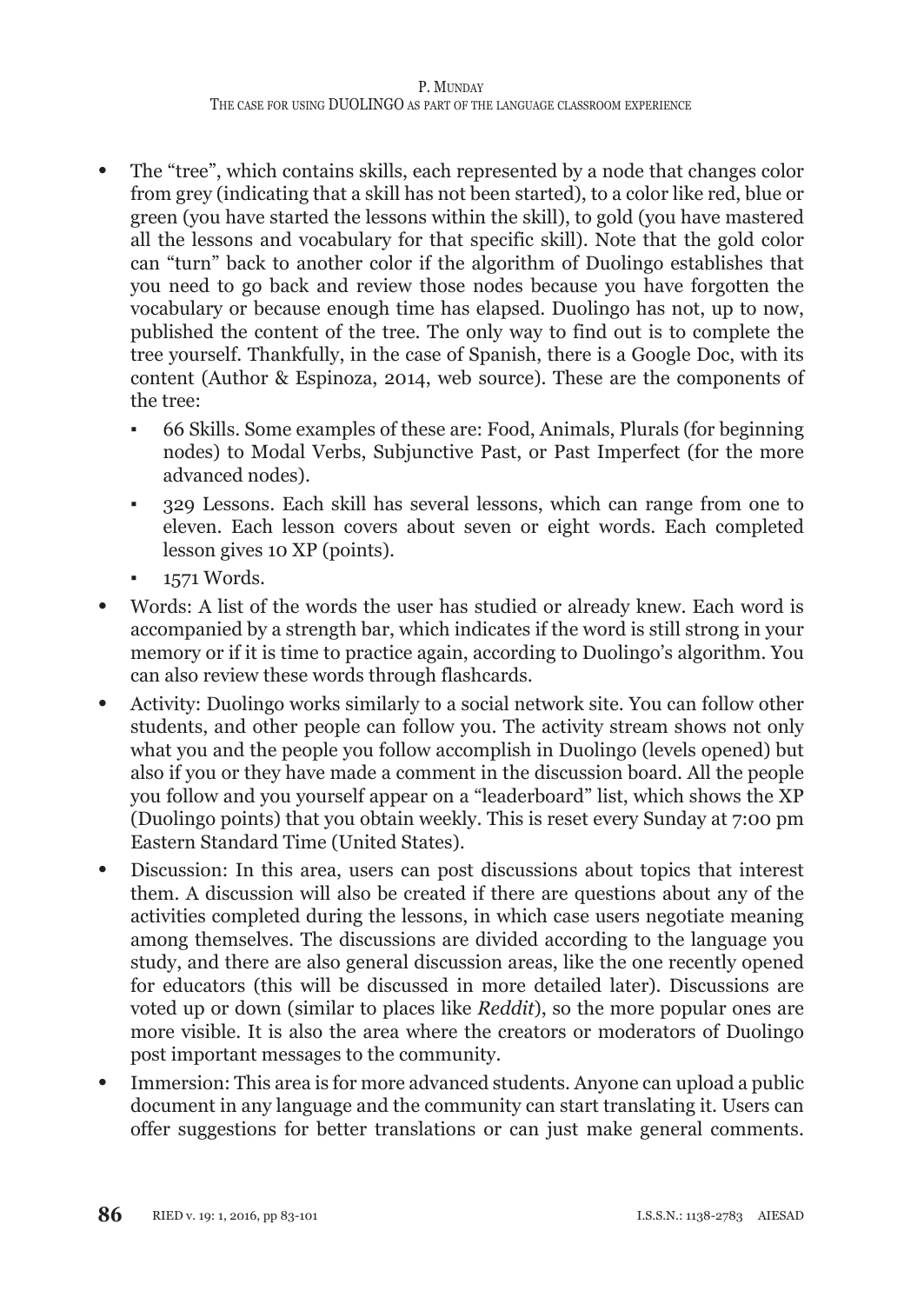Users get XP points for translating either their own documents or helping with other documents already uploaded to the site. They also get lingots (see below for a definition) if their translations are up-voted by other users.

• The Lingot Store: "Lingots" are the currency that Duolingo uses to reward its users. You get lingots when you complete a skill node or maintain a streak of days using the site. Users can also "reward" other users with lingots in the Discussion area. With lingots you can buy several things, like a "freeze streak" which will allow you to miss a day and not lose your streak, some silly outfits for the Duolingo owl (the program's mascot), or, more important in my opinion, a progress quiz, which shows you on a scale of 0 to 5 where you currently stand in your studies.

The mobile version of Duolingo does not have these many areas. It is limited to the tree and the Lingot Store, although you still can see there the leaderboard with information about the people you follow. The app also informs you of your streak. You can set up daily goals (the minimum being 10 XP per day), and the app will send you reminders and notifications if your goal has not been completed that day.

For this study, I have only used the tree area with the skills and lessons. The following description applies to this area exclusively: students can perform different types of activities on Duolingo. Once you click on a skill, you are presented with the available number of lessons for that particular skill. Each lesson lists the words (up to eight) that it will review. In addition to the lessons, each skill can be just reviewed in general, once you have completed all the lessons or have tested out of that skill. That is called "practice" or "strengthening skills" within the app in order to differentiate it from regular lessons. You can chose general practice in order to review areas that the program considers have not been practiced, rather than just one specific skill. Or you can choose to do practice within one skill once you have completed all the lessons. There is a symbol in each lesson that indicates the "strength" of that skill with a maximum "grade" of 5. Once you reach five, the symbol for the skill becomes gold.

Following is a list of the most common activities in each lesson (it may not be comprehensive, since the app is constantly being modified):

- Write a vocabulary word after seeing a picture that represents it.
- Translate a sentence into your native language. When words are first presented, the user can hover over the word to see its meaning.
- Translate a sentence into the language being studied.
- Dictation: write a sentence that you hear. There are two speeds, normal and slow, which you can click to hear the sentence more clearly.
- Pronouncing a sentence. Through voice recognition software, the app can detect whether your pronunciation is correct.
- Match pairs of words.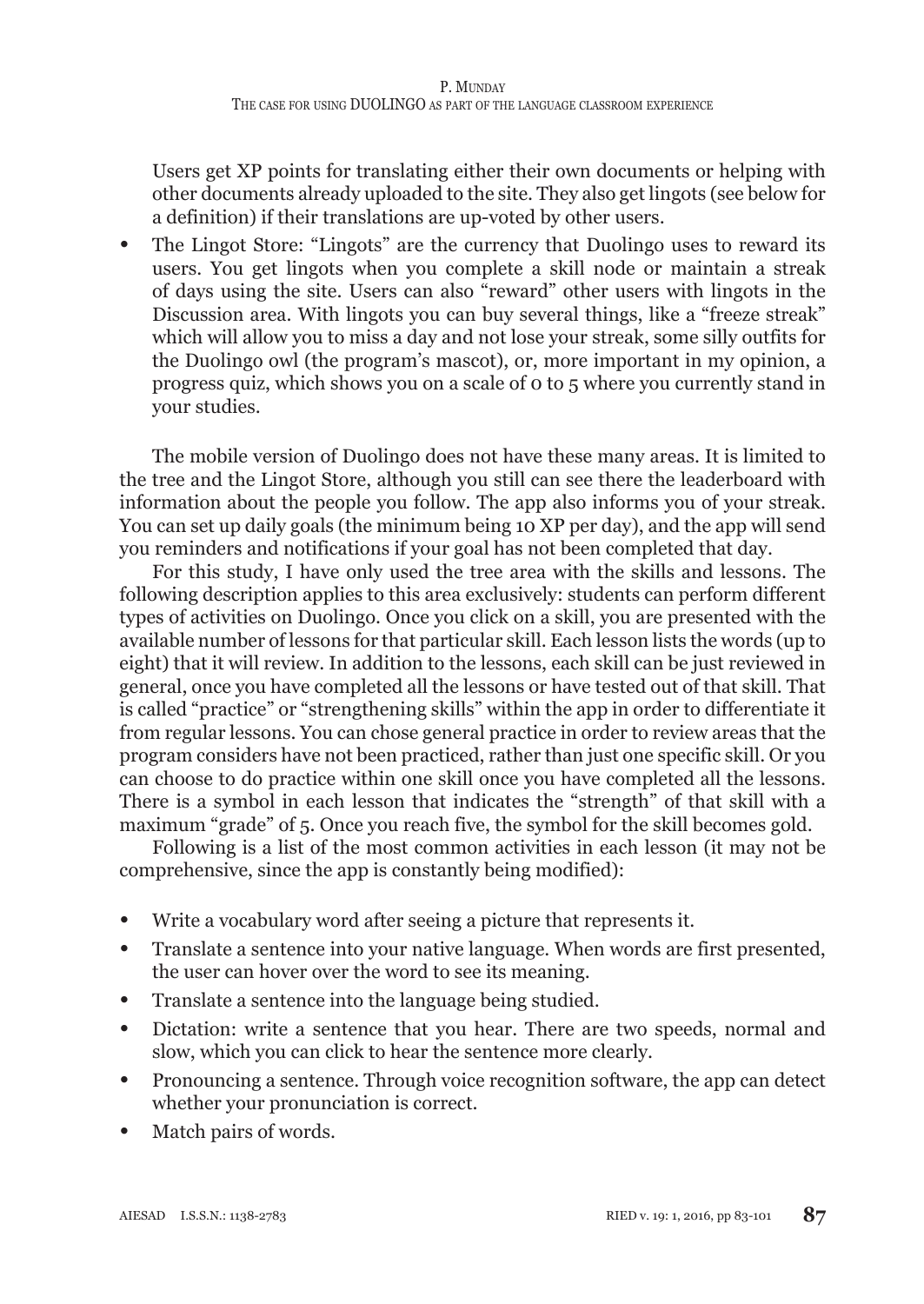- Put a series of scrambled words in order.
- Choose from three sentences in the target language to see which ones fit the sentence in the native language.

Activities are presented sequentially, and the lesson "extends" itself if you get wrong answers, as indicated by the strength bar at the top of the lesson. If there are no mistakes, it takes seventeen short activities like the ones described above to complete a lesson. This generally takes five to ten minutes. This time may vary, however, since new activities are added if you make mistakes.

Duolingo incorporates some gamification elements to motivate and engage learners. Some examples of this are the lingots as awards given when you complete a skill; the inclusion of a weekly leaderboard, where you can "compete" against friends to see who has the highest XP; a symbol of a flame next to your name with the numbers of days of your streak on the site; the aforementioned strength bar, which appears when a user is completing a lesson, to indicate how close they are to finishing it, etc. These elements make the app more enjoyable, although the exercises themselves are quite traditional, as we have seen.

## *Educator's Area in Duolingo*

Recognizing that many educators were using this tool with their students, as evidenced by the numerous discussion boards posting to that effect, Duolingo opened a new area in its website in January 2015, dedicated to teachers who want to use the platform with their classes. The new area, [https://dashboard.duolingo.com/](https://dashboard.duolingo.com), allows educators to create "groups" or classes. This generates a link, which can be sent to students so that they can join the group. In the dashboard, the teacher can monitor students' progress in several ways. The dashboard shows the time the student logged in, the lesson or practice he/she completed and the XP he/she obtained. A weekly report is sent by email, which includes all the work students have done during that time. In addition, there is now a dedicated area in the Discussion Forums just for educators' concerns and ideas.

This dashboard did not exist when the study described here was conducted, and the instructor had to follow each student to see how many lessons they had completed. This new dashboard should facilitate the work of educators immensely and make this tool much more useful, as suggested in this study.

## *Duolingo as an educational tool for online and face-to-face courses*

As we can see, even though Duolingo is presented as a very modern-looking gaming app, in reality most of the activities necessary to complete the lessons are very traditional and are heavily based on translation, dictation, and pronunciation. In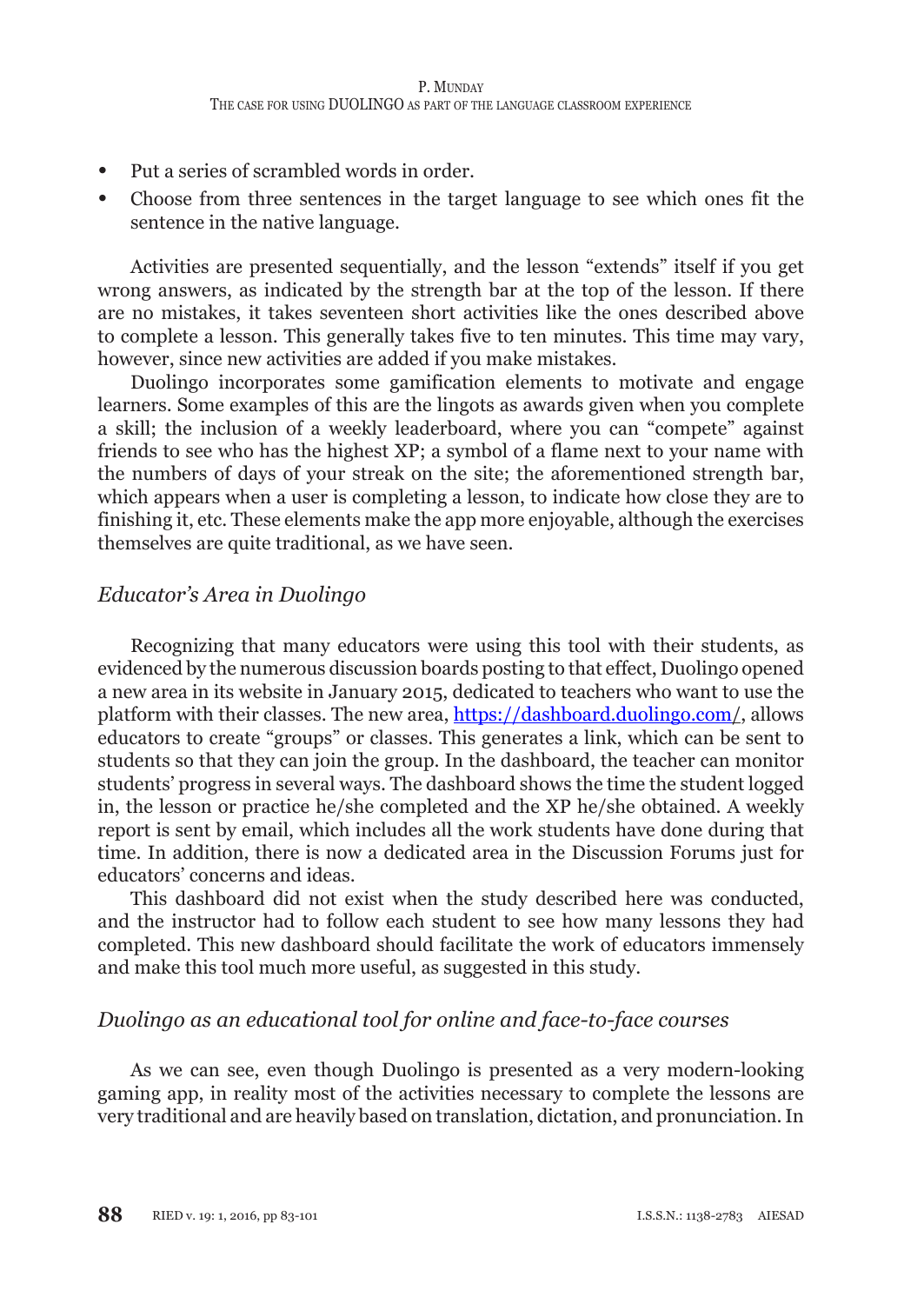fact, there is already some criticism of the app within the language learning research community. Krashen (2014) points out in his rebuke of the Vesselinov and Grego (2012) study, in which they equated 34 hours of Duolingo to a university language course, that language learning is different from language acquisition. Krashen states that the activities presented in Duolingo (or in similar tutoring programs such as Rosetta Stone) involve conscious learning. In his opinion, conscious learning does not lead to language competence. He presents a summary of the research done by Mason, 2004; 2011; and Mason, Vanata, Jander, Borsch, and Krashen, 2009, noting that in his view, acquisition-oriented methods, which use subconscious learning, are superior to skill-based methods such as those used by Duolingo. I do not dispute his statements, but, as already mentioned in the introduction, the proposal presented here aims not to replace language study with this app, but rather to complement any regular course with it. In fact, as we will see, for both college groups in which the app was tried as part of their syllabus, Duolingo represented only 10% of their final grade, hopefully having the rest use acquisition-oriented tasks.

It is also interesting to point out that although the translation and dictation exercises used by Duolingo harken back to the old days of the grammar-translation method, recent research shows that they do have value. Hall, Graham and Cook, (2012) point out that there is in fact a revival in the role of translating as part of Second Language Acquisition (SLA) research. According to them, "the argument is that in many contexts, translation is a natural and effective means of language learning, develops an important skill, answers students' needs and preferences, and protects students' linguistic and cultural identity." (Hall, Graham and Cook, 2012, p. 283). In their review of the literature, they point out that Laufer & Girsai (2008) "make the case for explicit contrastive analysis and translation as part of formfocused instruction after finding that learners taught unfamiliar vocabulary items via translation fared better in a subsequent retention test than those taught solely through meaning-focused instruction" (Hall, Graham and Cook, 2012, p. 289).

In the case of dictation, recent research in SLA shows that it may also be beneficial. In an interesting study, Rahimi (2008) conducted an experiment in which a group of students used dictation in class practice in addition to their regular assignments, while another group skipped the dictations. The results of his study showed that the group with additional dictation exercises made more gains in grammar, vocabulary, reading, and listening comprehension. In another experiment, Kuo (2010) used dictation to help students decode words that they heard on the radio. The dictation exercises helped students facilitate their listening and enhanced their comprehension. Nation and Newton (2009) also consider dictation a valid language learning tool. They observe that "dictation helps language learning by making learners focus on the language form of phrase and clause level constructions, and by providing feedback on the accuracy of their perception." (Nation and Newton, 2009: 59). They also believe that dictation is most useful if it involves familiar vocabulary presented in different constructions, and, importantly, when "there is opportunity for the repetition of the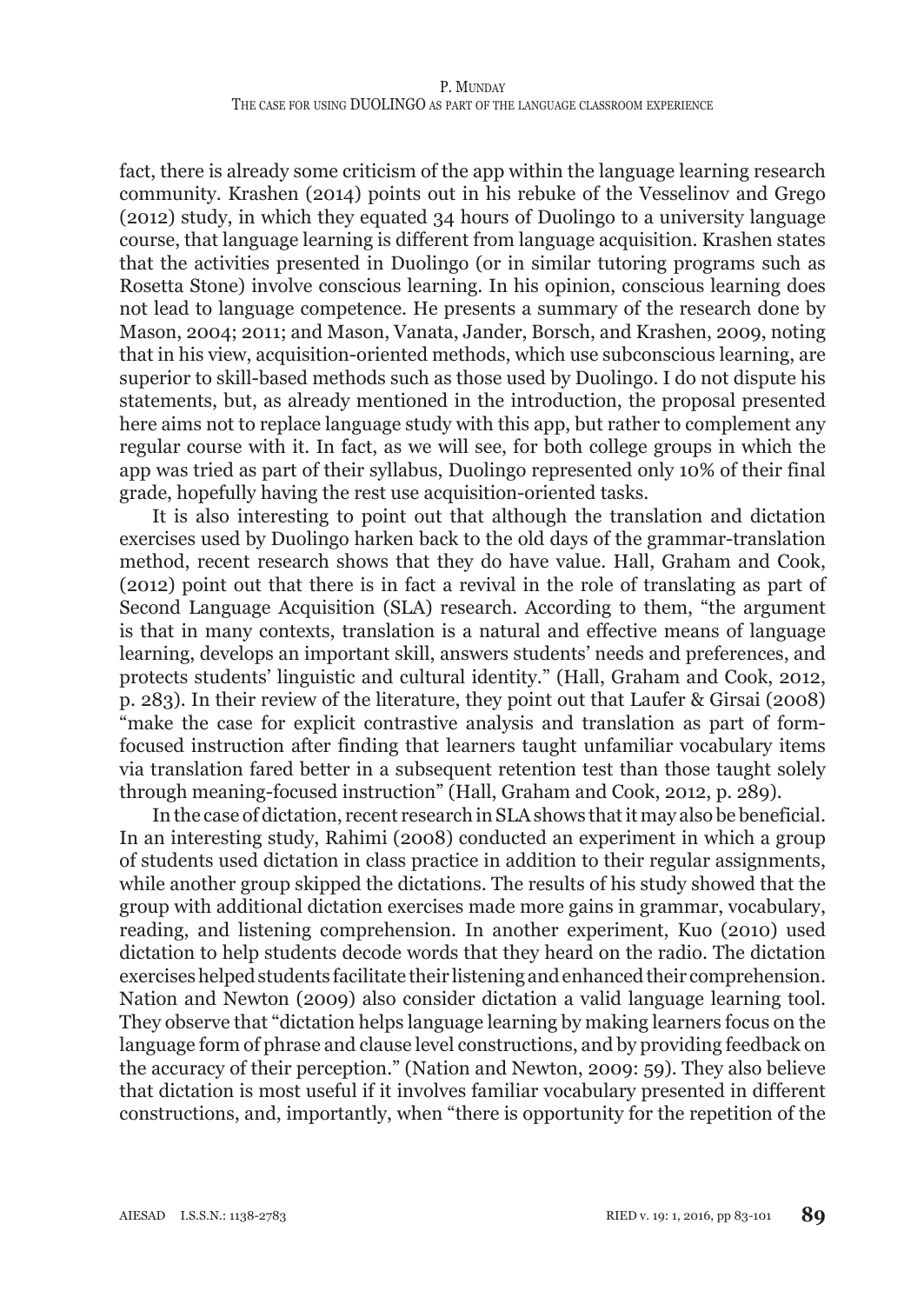material." (p. 60). According to them, it becomes even more valuable if learners are aware of the mistakes that they made. In our observations of the Duolingo app, all these characteristics seem to be present. The dictation activities consist of very short sentences in which familiar vocabulary is placed in different structures, repetition is constant (according to the algorithms used, which emphasize words that may have been forgotten), and each sentence always comes with the right response at the end so that students are informed of their mistakes.

Another aspect that has been traditionally neglected in language courses has been that of pronunciation exercises. Here also, new research indicates the validity of such exercises. Trofimovich & Gatbonton (2006) examined the role of repetition exercises focusing on form with several experiments in a Spanish course. They state that "both repetition and focus on form have measurable benefits for L2 speech processing, lending validity to those approaches to teaching pronunciation that include repetition and involve focus on form." (Trofimovich & Gatbonton, 2006, p. 532). Although they include pronunciation exercises that have a more communicative approach, even those without it were still effective. Jensen & Vinther, (2003) also found that repetition of utterances led to improvements in comprehension, phonological decoding strategies, and grammatical accuracy.

## **Aims of this study**

The aim of this study has been to see whether Duolingo can be used efficiently as part of a language course, with the idea that students can practice anywhere and anytime, in a manner adapted to their level and needs, so as to ideally complement and augment what is covered in class. With this aim, the instructor wanted to answer these questions:

- Is Duolingo an easy to use, helpful, and enjoyable app to practice Spanish?
- How does it compare to regular, book based, homework?
- Does Duolingo promote self-directed learning that moves beyond the course's requirements?
- Will Duolingo be useful even after the course is completed?
- What are the students' suggestions for improving the use of Duolingo as part of a Spanish course curriculum?

## **METHOD**

Forty six students from a first-year Spanish course (level A1) and sixteen from a more advanced course (level B2) used Duolingo for one university semester (from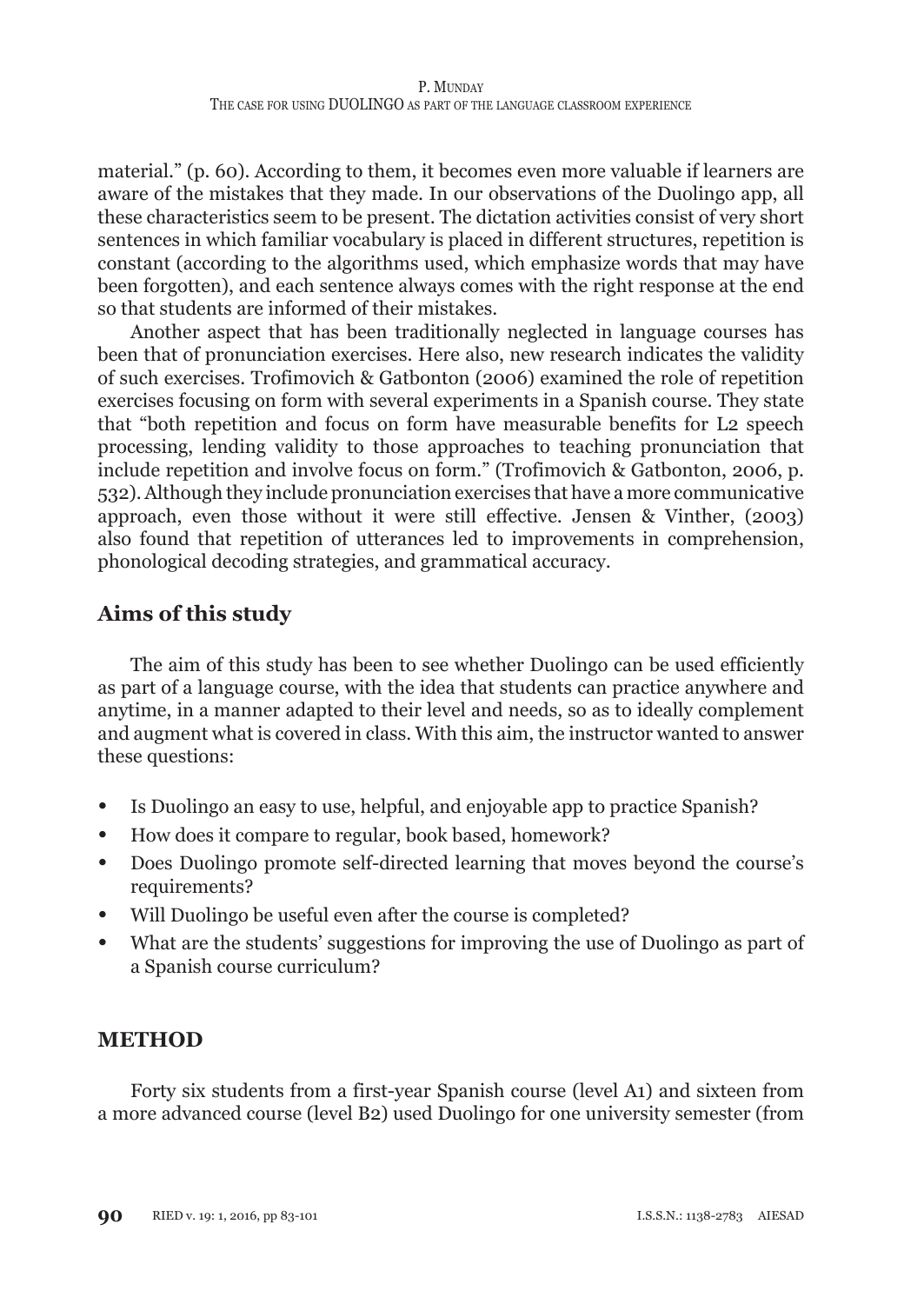the end of August to the middle of December). Students were free to use the mobile or the desktop version of the app. For both groups, Duolingo represented 10% of their final grade. Both groups took the free placement test offered by Duolingo when you sign up for a new course. This meant that each student started at a different point, depending on where they placed in the test. As expected, most of the first-year students started at zero. Starting levels varied considerably for students in the level B2 course.

These were the instructions given to both groups:

First-year Spanish course: Students needed to complete five Duolingo lessons per week. Points were given based on when students did the lesson, according to this table.

| <b>Duolingo Lessons Completed</b> | Grade                          |
|-----------------------------------|--------------------------------|
| 5 lessons in 5 different days     | $100\%$                        |
| 5 lessons in 4 different days     | 95%                            |
| 5 lessons in 3 different days     | 90%                            |
| 5 lessons in 2 different days     | 85%                            |
| 5 lessons in 1 day                | 80%                            |
| Less than 5 lessons               | 10 points for lesson completed |

### Table 1. Grading for Duolingo in A1 group

As evident from the table, doing a little on more days had more value than doing a big chunk in only one sitting. The reasoning for this is that the instructor wanted to emphasize spacing learning, since research on learning how to learn suggests it is best for memory retention to study a little every day, rather than doing a big chunk the day before a task is due (Brown, Roediger and McDaniel, 2014). Students were not required to complete any one set of lessons or skills. Instead, each student worked at his/her own level, completing five lessons wherever they were. They were also encouraged by the instructor to turn the past nodes gold if they became another color (an indication that they needed to refresh those skills, according to the Duolingo algorithm). The main goal was not so much to advance far in the tree as to maintain a consistent practice.

For the B2 course, the learning objectives were very different. Students come into this course from many different backgrounds, and their levels vary widely. The goal was to have students complete all of the lessons offered by Duolingo (as mentioned above, at the time of this writing there are 329 lessons, divided into 66 skills, with a total of 1571 words reviewed). Students were required to complete five skills per week. As noted previously, skills, that is, each node in the tree, vary in the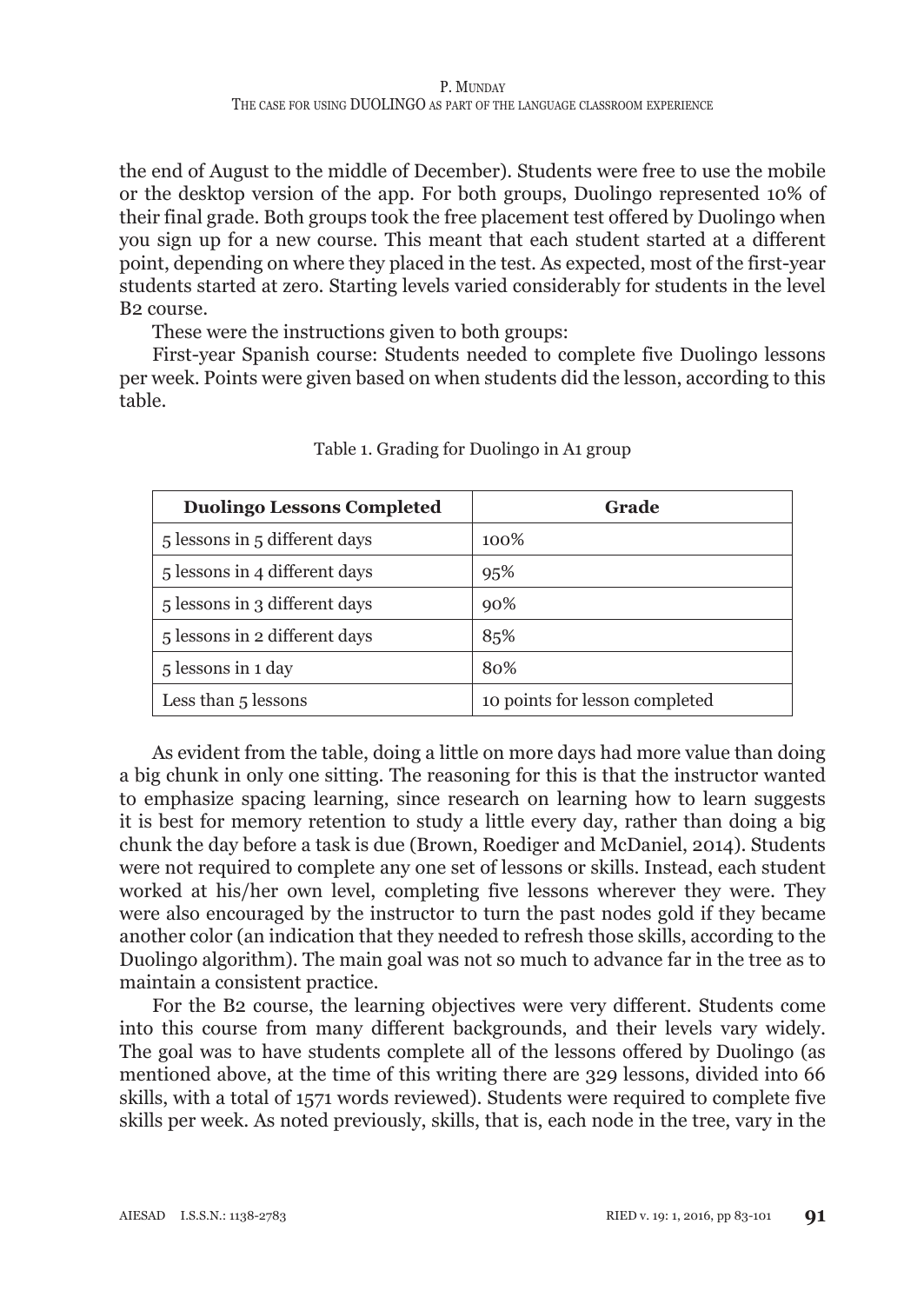number of lessons they have, which can range from just one lesson to up to eleven. Although at the beginning, it was very easy for students to complete the nodes in the tree and turn them into gold, as the semester progressed it became more and more difficult, particularly for students with a lower level of Spanish. Thus, by the end of the semester, many students in this group were frustrated with Duolingo, as evident from the results of the survey.

All students in both groups completed surveys at the end of the semester. Two of the questions in the survey were the same as the one used in the Vesselinov and Grego (2012) study of Duolingo. Question #1 concerned user satisfaction with the app and question #2 asked, "How likely are you to recommend Duolingo to a colleague or 'friend?" (All the survey questions can be found in Appendix 1).

## **RESULTS**

Regarding our first question from the aims of this study, "Is Duolingo an easy to use, helpful, and enjoyable app to practice Spanish?". Tables 2 and 3 show the results for groups A1 and B2.

| $n = 46$                                     | <b>Strongly</b><br>Agree | Agree | <b>Neither</b><br><b>Disagree</b><br>nor<br>Agree | <b>Disagree</b> | <b>Strongly</b><br><b>Disagree</b> |
|----------------------------------------------|--------------------------|-------|---------------------------------------------------|-----------------|------------------------------------|
| Duolingo was easy to use                     | 54.3%                    | 37%   | 6.5%                                              | $0\%$           | $2.2\%$                            |
| Duolingo was helpful in<br>studying Spanish  | $43.5\%$                 | 37%   | 15.2%                                             | $4,3\%$         | $0\%$                              |
| learning<br>enjoyed<br>Spanish with Duolingo | 39.1%                    | 41.3% | 8.7%                                              | 8.7%            | 2.2%                               |
| with<br>satisfied<br>am<br>Duolingo          | 41.3%                    | 37%   | 17.4%                                             | 2.2%            | 2.2%                               |

Table 2. User satisfaction for A1 students

If we combine the Strongly Agree with the Agree results we obtained, we observe that 91% found Duolingo easy to use, 82% found it helpful, 80.4% enjoyed using it and 78.3% were satisfied with the app. In addition, not too many students seem to disagree with these statements.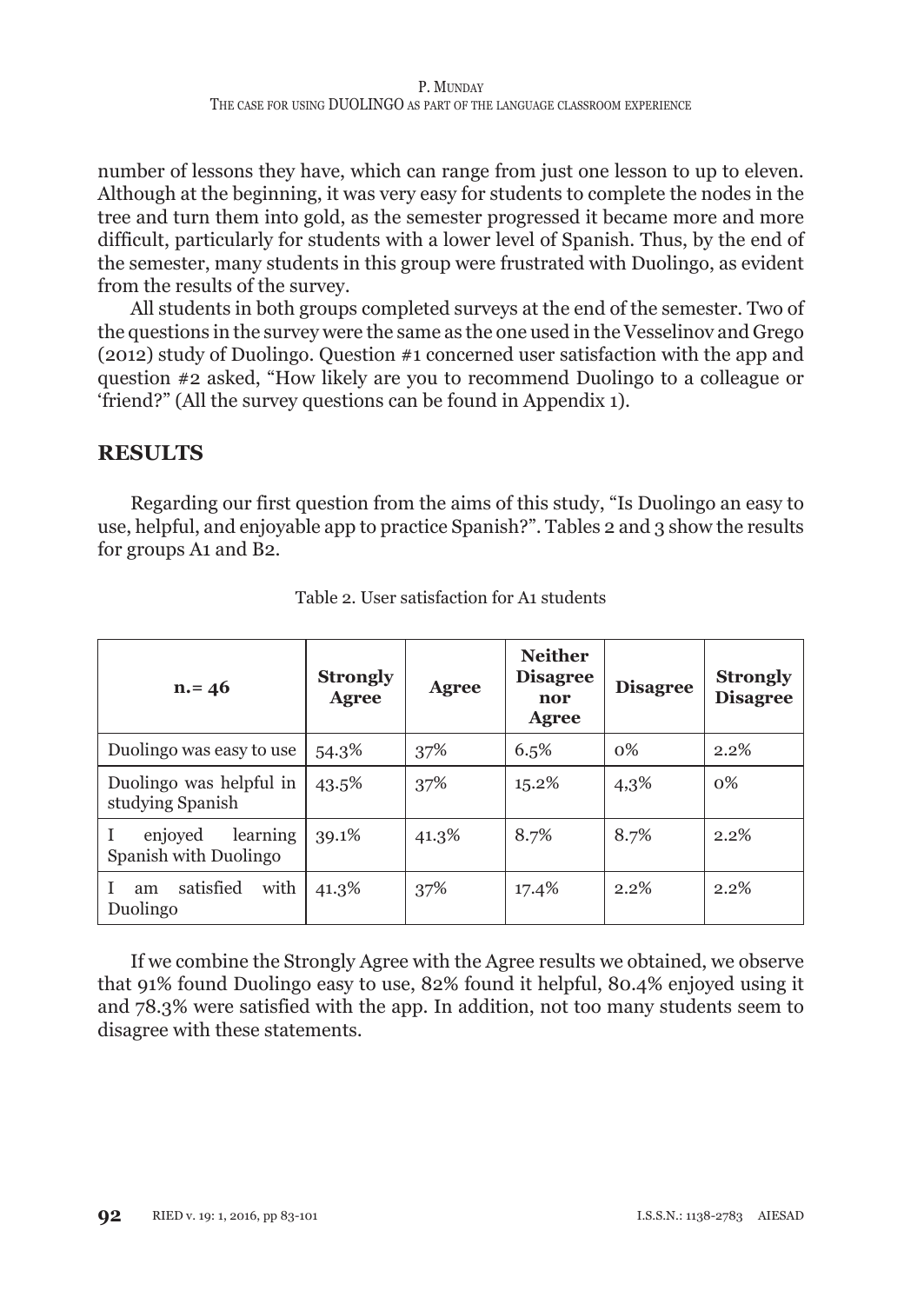| $n_{\rm r} = 16$                                  | <b>Strongly</b><br>Agree | <b>Agree</b> | <b>Neither</b><br><b>Disagree</b><br>nor<br><b>Agree</b> | <b>Disagree</b> | <b>Strongly</b><br><b>Disagree</b> |
|---------------------------------------------------|--------------------------|--------------|----------------------------------------------------------|-----------------|------------------------------------|
| Duolingo was easy<br>to use                       | 43.8%                    | 43.8%        | $0\%$                                                    | 12.5%           | $0\%$                              |
| Duolingo<br>was<br>helpful in studying<br>Spanish | 50%                      | 31.3%        | 6.3%                                                     | 6.3%            | 6.3%                               |
| I enjoyed learning<br>Spanish<br>with<br>Duolingo | 31.3%                    | 12.5%        | 18.8%                                                    | 18.8%           | 18.8%                              |
| I am satisfied with<br>Duolingo                   | 25%                      | 25%          | 6.3%                                                     | 18.8%           | 25%                                |

#### Table 3. User satisfaction for B2 students

The results were a bit different from those seen for the beginner's group. Although students in both classes found the app easy to use and helpful in studying Spanish, clearly the students in this group did not enjoy using the app as much (only 43.8% said they Strongly Agree or Agree). Only half the class was actually satisfied with Duolingo (when we again combine the results from Strongly Agree and Agree). It is still encouraging that over 80% of students still found the app helpful.

For question number two, "How does it compare to regular, book based, homework?" we can look at the answers students gave in the following tables:

| "Do you like Duolingo better than other types of homework?" |       |       |       |  |  |  |  |
|-------------------------------------------------------------|-------|-------|-------|--|--|--|--|
| The Same<br>Yes<br>No                                       |       |       |       |  |  |  |  |
| At students $(n. = 46)$                                     | 84.8% | 8.7%  | 6.5%  |  |  |  |  |
| B2 students $(n. = 16)$                                     | 43.8% | 43.8% | 12.5% |  |  |  |  |

| Table 4. Comparison to regular homework |  |
|-----------------------------------------|--|
|                                         |  |

As we can see, students in the A1 group did indeed like it much better than regular homework. The questionnaire presented a follow-up question to this one, i.e. "Why?" Some of the responses given in this group were evidence that (1) students liked the variety of activities provided by Duolingo ("Because it is better. Includes hearing and writing to practice more".), (2) it is an easy and simple app to use ("Easy app that I could do whenever I wanted.";"It was better because it was easy to do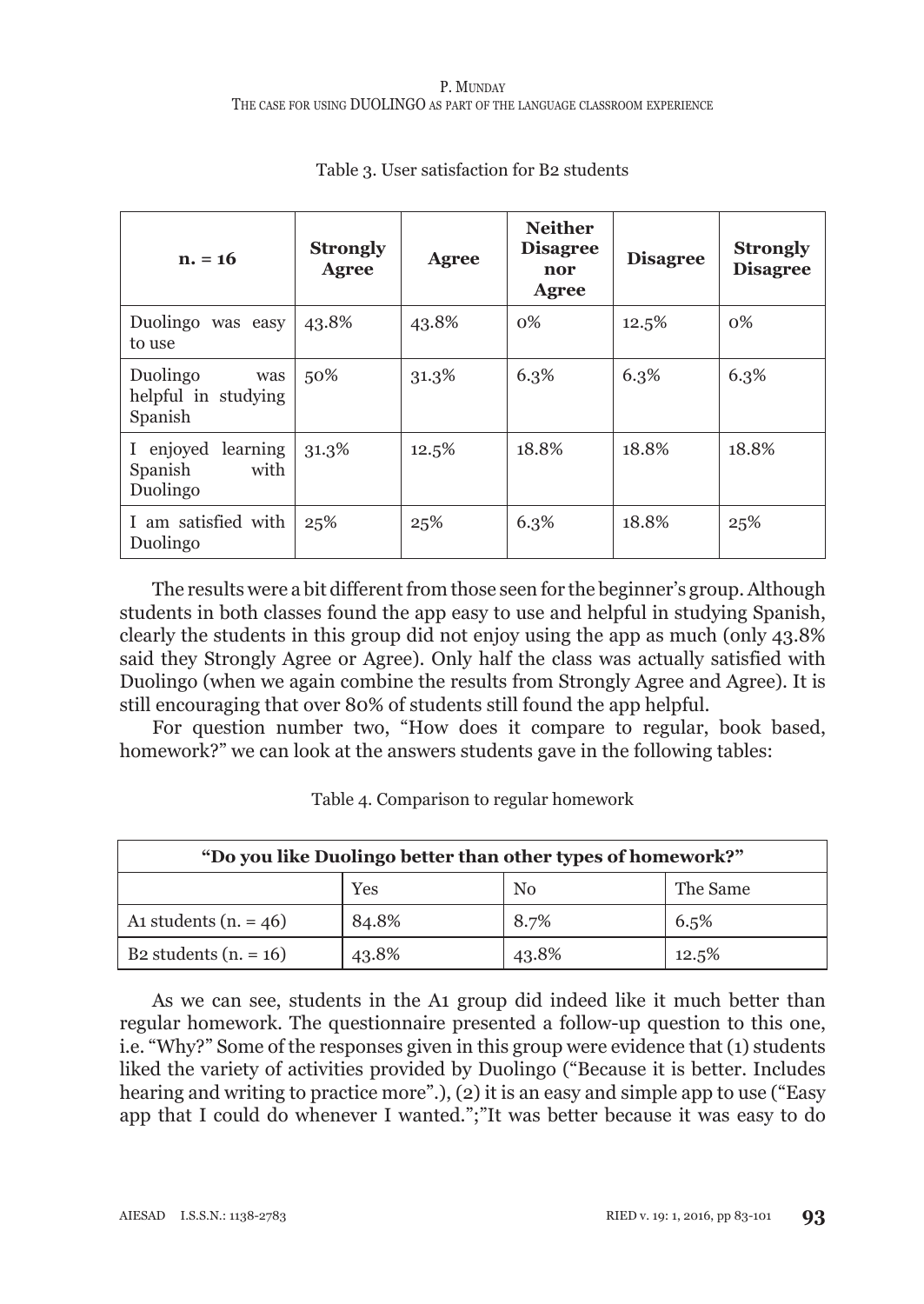the lessons on the app".), (3) they like both the fact that it is on the phone and its gamification aspect ("Since college students like to use their phones, it makes it feel like we are playing a game rather than doing homework;" "It was like playing a game while learning".), and (4) it gives them instant feedback ("Because instead of simply doing the homework and not knowing if you were right or wrong, this program helped you understand if you were wrong or right, and if you were wrong it would correct you and show you your mistake;" "Duolingo will tell you right then and there if you are wrong and help you correct your mistakes".). For the students in this group who answered that they didn't like it, one person wrote: "I like doing my homework from a workbook with paper and a pen. I learn better if I handwrite the information myself".

For group B2, we can see again that the results were very different. But even though not that many students liked Duolingo better, if we combine the "Yes" answers with those of "The Same," the percentage is 87.6%. This indicates to this researcher that, although there were aspects they may not have liked about the app, they still thought it could be considered as valid as regular homework. The answers from this group as to why they liked it more are similar to the ones we saw for the other group ("Because it is easy to do on the go, and I honestly feel that it helps me remember the language well;" "it was easier to access and it also kept me motivated to keep turning the circles gold;" "It was easy to complete and convenient that it was on my phone;" "Because it is easy to do on the go, and I honestly feel that it helps me remember the language well".). As to why they did not like it, many students expressed frustration not so much with the app, but with the requirement of turning five skill circles gold every week. They also complained that often, the translations in Duolingo have to be specific and the program marks them wrong even if there is another option.

Questions 3 and 4 of our aims for this study: "Does Duolingo promote selfdirected learning that moves beyond the course's requirements?" and "Will Duolingo be useful even after the course is completed?" were answered with the following questions in our survey, tables 5 and 6.

| "Did you complete more lessons than those required for class?" |       |       |  |  |  |  |
|----------------------------------------------------------------|-------|-------|--|--|--|--|
|                                                                | Yes   | No    |  |  |  |  |
| A1 $(n. = 46)$                                                 | 56.5% | 43.5% |  |  |  |  |
| $B_2(n = 16)$                                                  | 20%   | 80%   |  |  |  |  |

Table 5. Self-Directed Learning 1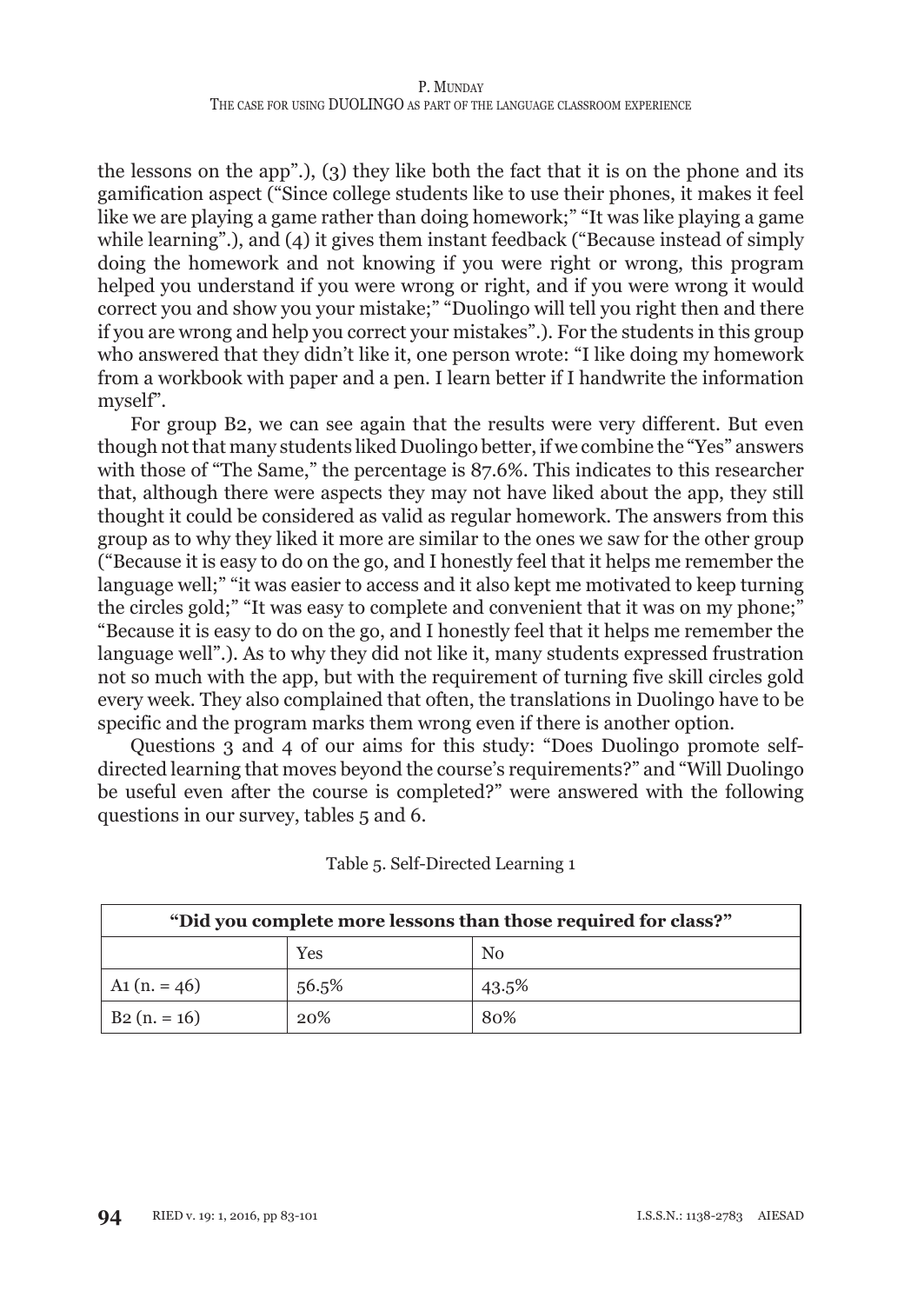| "Will you continue using Duolingo?" |       |       |       |  |  |  |  |
|-------------------------------------|-------|-------|-------|--|--|--|--|
|                                     | Yes   | No    | Maybe |  |  |  |  |
| A1                                  | 39.1% | 17.4% | 43.5% |  |  |  |  |
| B <sub>2</sub>                      | 6.7%  | 46.7% | 46.7% |  |  |  |  |

#### Table 6. Self-Directed Learning 2

We observe here the same differences than before. Students in the A1 group seemed much more inclined to do more lessons than the required ones (some of them even did lessons in other languages as well), and most of them believe that they may use Duolingo in the future without any prompt from a course. Most students in group B2, on the other hand, did not complete extra lessons and do not think they will continue using Duolingo, although if we combine the Yes with the Maybe, it indicates that more than 50% of the class thinks it is a possibility.

The survey to the students also included the question "How did you access Duolingo?", since I wanted to gauge the popularity of the mobile options, the phone or tablet, as opposed to the browser version. Students could click on all that applied. The following chart presents the results.



#### Chart 1. Access modality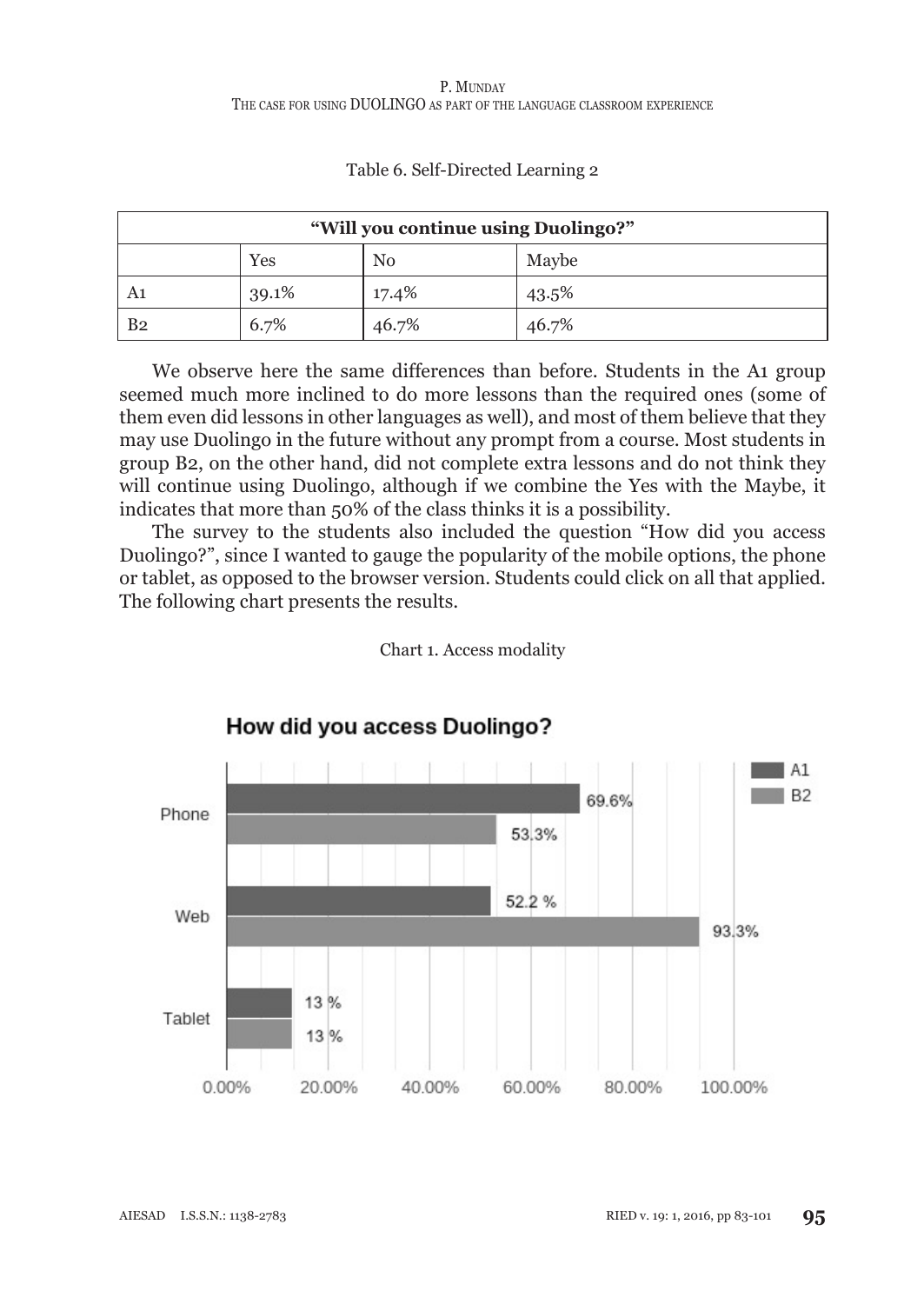From this chart, we see that more than half of students in both groups used their mobile phones or tablets at some point. The B2 group appeared to also use the web desk version more often, but that may have had to do with the fact that in the web version, Duolingo allows you to do a quick practice to turn a skill back to gold, and this was what they needed to do for this class. In any case, based upon their written responses and these results, it is obvious that having the ability to do homework on your mobile devices is something preferred by both groups.

Lastly, all of our students were asked how the use of Duolingo in class could be improved. In group A1, many students said that they liked it the way it was. Some mentioned that the skills they were reviewing in Duolingo did not correspond with what was seen in class and thought that they should be better aligned. Others also suggested doing the lessons in class, maybe for five minutes every day.

For our B2 students, many suggested that the requirement be made less stringent and count XPs rather than requiring five skills turned to gold per week, so that students could enjoy it more.

## **DISCUSSION**

In this paper, I have tried to see if adding Duolingo to a Spanish course can improve the course and also can give students a new tool that they can use after the course is completed. I studied the use of Duolingo in two different Spanish level university courses with different pedagogical goals. In one course, the aim was simply to complement the course (A1 group), while in the more advanced group, the goal was to have students review basic vocabulary and grammar that they should know at that level.

Based upon the results in the survey and the aims of this study, students appear to find Duolingo an easy-to-use, helpful, and enjoyable app to practice Spanish; they seem to like it more than regular, book based homework because of the convenience it provides; they like the fact that it can be accessed in different formats, particularly through mobile access; and lastly, they also enjoy its gamification aspects. I believe that this app is also successful because of the way the lessons are presented, with short prompts that are varied and with different skills interleaved. As we saw with the research from Brown, Roediger and McDaniel (2014), these methods, together with spaced repetition, make learning more efficient.

There are some drawbacks to Duolingo, which were also noticed by students. One of them is the accuracy of its translations, which may not always be exact or which sometimes do not accept other versions. In the browser app, you can discuss your answer with other learners to try to negotiate meaning in a way, but this is not possible in the mobile version. The writer of the article has tried to do all of the Duolingo tree in Spanish, and has experienced this only rarely and mostly in more advanced nodes, thus it does not represent an important obstacle.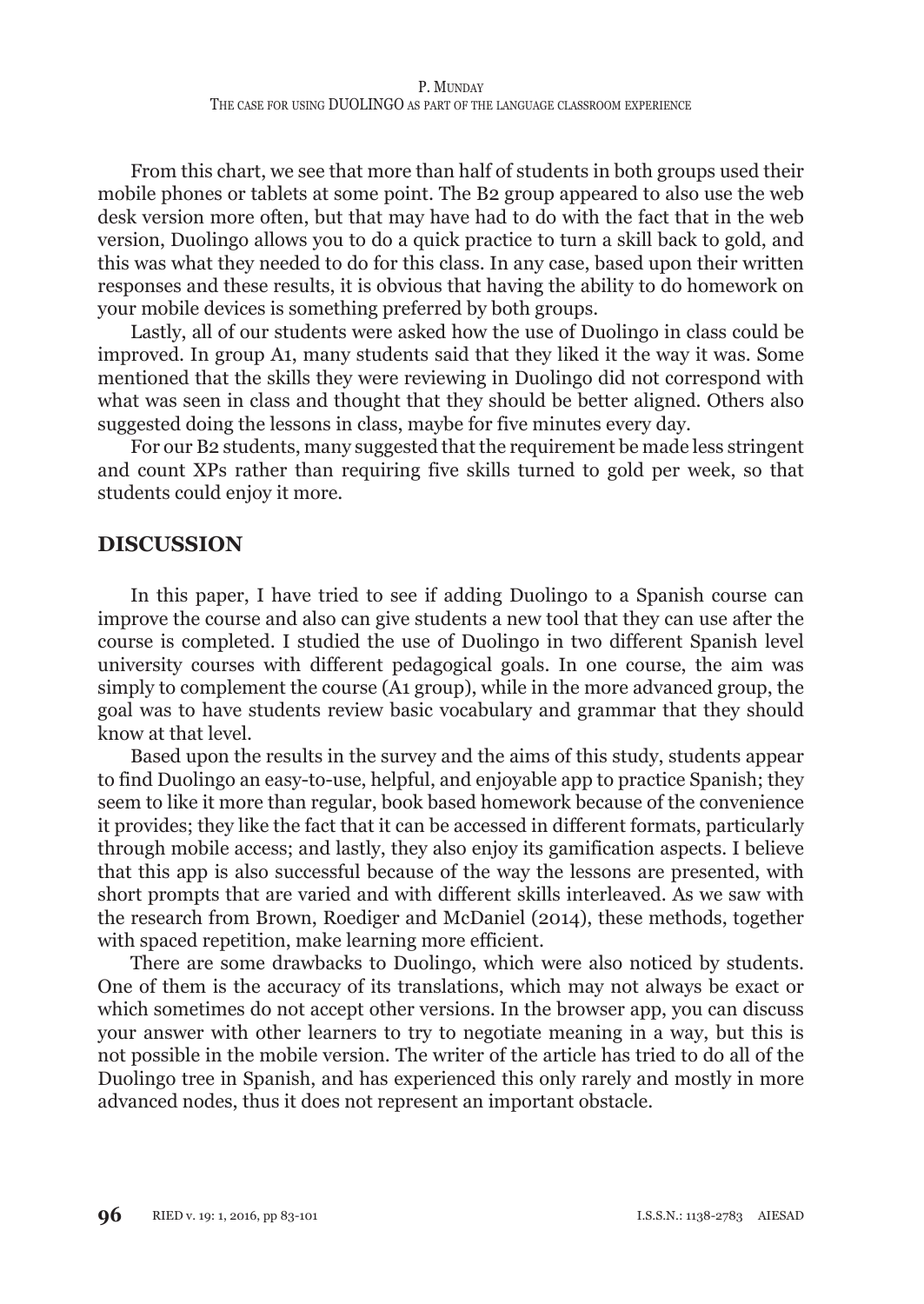The author believes that Duolingo can still be a valid addition to any course, online or face-to-face, since students are able to review the language at their own level. It should not represent more than 15% of any course grade and, considering the differences we saw in the two levels studied, is more recommended for beginners. I also recommend that students do a number of XP a week, which now can be easily tracked through the new Educator's dashboard in Duolingo, and that they do them in several days so as to remain in frequent contact with the language. As already mentioned, this type of m-learning allows students to augment the classroom learning by providing flexible learning that can enrich the classroom experience.

This Duolingo study also suggests that it promotes self-directed learning beyond the course's requirements, although more research in this area is needed. In an anecdotal form, the instructor has also observed that about 10% of students in both groups have continued using Duolingo after the semester ended. Thus we can say that it may still be useful once the course is completed, even if just for a few students. I agree that we need to conduct more studies in which we can account for the learning that took place thanks to Duolingo, but given the responses of students to this study we do not see a drawback to implementing it.

## **REFERENCES**

- Brookfield, S. (2009). Self- Directed Learning. In R. Maclean & D. Wilson (Eds.), *International Handbook of Education for the Changing World of Work*. (2615- 2627). Rotterdam: Springer.
- Brown, P. C., Roediger III, H. L., & McDaniel, M. A. (2014). *Make it stick*. Cambridge, MA: Harvard University Press.
- Cavus, N., & Ibrahim, D. (2009). mLearning: An experiment in using SMS to support learning new English language words. *British Journal of Educational Technology*, *40* (1), 78-91.
- Crompton, H. (2013). A historical overview of mobile learning: Toward learnercentered education. In Z. L. Berge & L.Y. Muilenburg (Eds.), *Handbook of mobile learning.* (3-4). Florence, KY: Routledge.
- García, I. (2013). Learning a language for free while translating the web. Does Duolingo work? *International Journal of English Linguistics*, *3* (1), 19-25.
- Hall, G., & Cook, G. (2012) Own-language use in language teaching and learning:

state of the art. *Language Teaching*, *45* (3), 271-308.

- Jensen, E. D., & Vinther, T. (2003). Exact Repetition as Input Enhancement in Second Language Acquisition. *Language Learning*, *53* (3), 373-428.
- Krashen, S. (2014). Does Duolingo "trump" university-level language learning? *International Journal of Foreign Language Teaching, 9* (1), 13-15.
- Kuo, Y. (2010). Using partial dictation of an English teaching radio program to enhance EFL learners' listening comprehension. *Asian EFL Journal Professional Teaching Articles*, *47*, 4-29.
- Laufer, B., & Girsai, N. (2008). Formfocused instruction in second language vocabulary learning: A case for contrastive analysis and translation. *Applied Linguistics, 29* (4), 694–716.
- Mason, B. (2004). The effect of adding supplementary writing to an extensive reading program. *International Journal*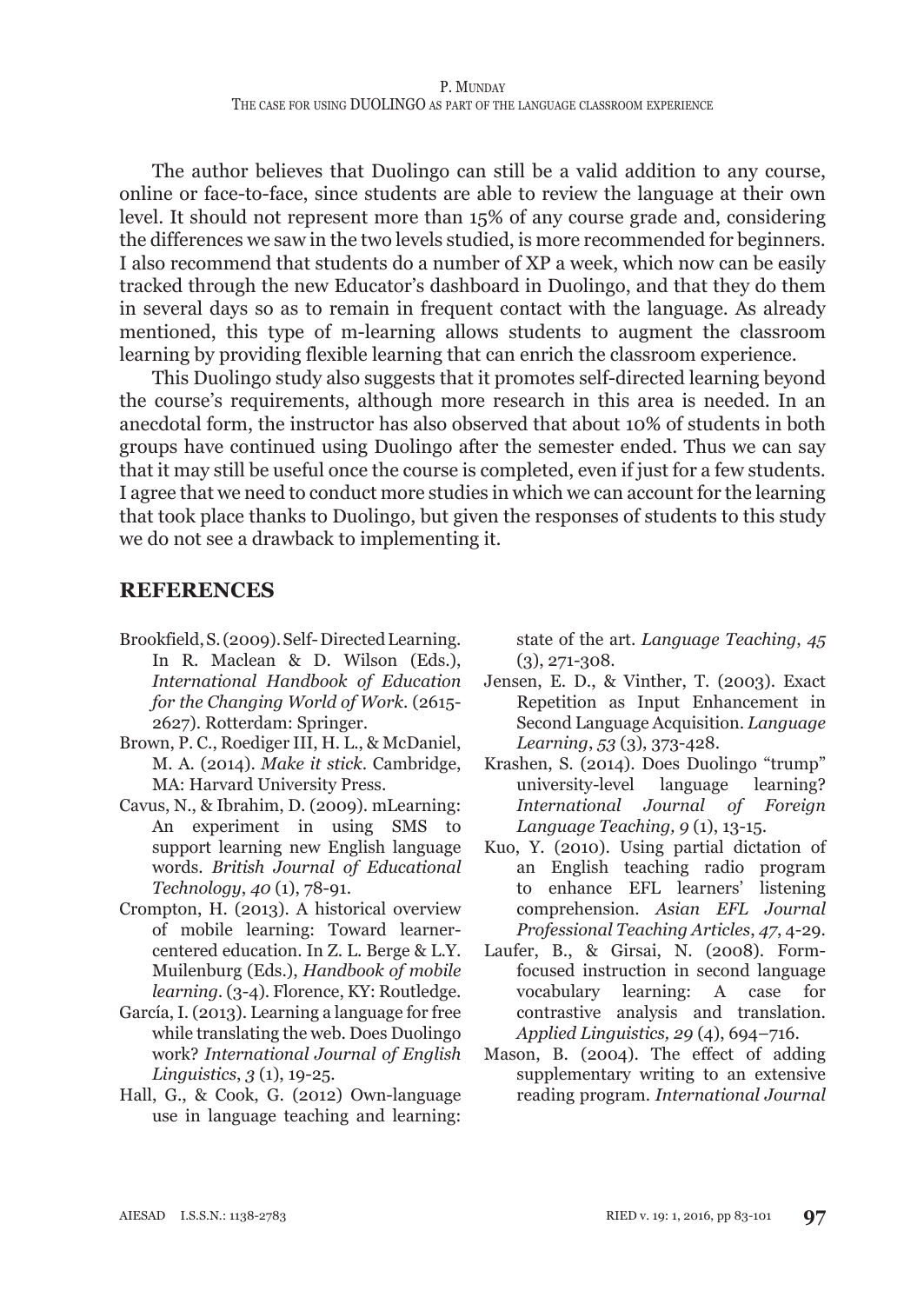*of Foreign Language Teaching*, *1* (1), 2-16.

- Mason, B. (2011). Impressive gains on the TOEIC after one year of comprehensible input, with no output or grammar study. *International Journal of Foreign Language Teaching, 7* (1). Retrieved from: [http://www.tprstories.com/ijflt/](http://www.tprstories.com/ijflt/articles-winter-2011/Mason_Tanaka_IJFLT_11-11.pdf) [articles-winter-2011/Mason\\_Tanaka\\_](http://www.tprstories.com/ijflt/articles-winter-2011/Mason_Tanaka_IJFLT_11-11.pdf) [IJFLT\\_11-11.pdf](http://www.tprstories.com/ijflt/articles-winter-2011/Mason_Tanaka_IJFLT_11-11.pdf)
- Mason, B.,Vanata, M., Jander, K., Borsch, R., & Krashen, S. (2009). The effects and efficiency of hearing stories on vocabulary acquisition by students of German as a second foreign language in Japan. *The Indonesian Journal of English Language Teaching*, *5* (1), 1-14.
- Montoya, M. S. (2009). Recursos tecnológicos para el aprendizaje móvil (mlearning) y su relación con los ambientes de educación a distancia: implementaciones e investigaciones. *RIED. Revista iberoamericana de educación a distancia, 12* (2), 57-82.
- Munday, P., & Espinoza, A. (2014). *Contents of Duolingo's Spanish Tree*. Retrieved from: [https://docs.google.com/spreadsheets/](https://docs.google.com/spreadsheets/d/1xWgqFo6gxyBNGAKUO793KUG-mIfZeRzH9QwojmCDqD4/edit?usp=sharing) [d/1xWgqFo6gxyBNGAKUO793KUG-](https://docs.google.com/spreadsheets/d/1xWgqFo6gxyBNGAKUO793KUG-mIfZeRzH9QwojmCDqD4/edit?usp=sharing)

[mIfZeRzH9QwojmCDqD4/](https://docs.google.com/spreadsheets/d/1xWgqFo6gxyBNGAKUO793KUG-mIfZeRzH9QwojmCDqD4/edit?usp=sharing) [edit?usp=sharing](https://docs.google.com/spreadsheets/d/1xWgqFo6gxyBNGAKUO793KUG-mIfZeRzH9QwojmCDqD4/edit?usp=sharing)

- Nation, I. S. P., & Newton, J. (2009). *Teaching ESL/EFL Listening and Speaking*. New York: Routledge Publisher
- Rahimi, M. (2008). Using dictation to improve language proficiency. *Asian EFL Journal*, *10* (1), 33-47.
- eMarketer . (2014). *Smartphone Users Worldwide Will Total 1.75 Billion in 2014*. Retrieved from [http://www.](http://www.emarketer.com/article/smartphone-users-worldwide-will-total-175-billion-2014/1010536) [emarketer.com/article/smartphone](http://www.emarketer.com/article/smartphone-users-worldwide-will-total-175-billion-2014/1010536)[users-worldwide-will-total-175](http://www.emarketer.com/article/smartphone-users-worldwide-will-total-175-billion-2014/1010536) [billion-2014/1010536](http://www.emarketer.com/article/smartphone-users-worldwide-will-total-175-billion-2014/1010536)
- Trofimovich, P., & Gatbonton, E. (2006). Repetition and Focus on Form in Processing L2 Spanish Words: Implications for Pronunciation Instruction. *The Modern Language Journal*, *90* (4), 519–535.
- Vesselinov, R., & Grego, J. (2012). *Duolingo Effectiveness Study Final Report*. Retrieved from [http://static.duolingo.](http://static.duolingo.com/s3/DuolingoReport_Final.pdf) [com/s3/DuolingoReport\\_Final.pdf](http://static.duolingo.com/s3/DuolingoReport_Final.pdf)
- Yepes, E. (n.d.). Spanish Grammar: *Libro digital Herramientas de español*. Online Advanced Spanish Book. Retrieved from [http://www.bowdoin.edu/~eyepes/](http://www.bowdoin.edu/~eyepes/newgr/ats) [newgr/ats/](http://www.bowdoin.edu/~eyepes/newgr/ats)

## **PERFIL ACADÉMICO Y PROFESIONAL DE LA AUTORA**

**Pilar Munday.** Profesora de español en Sacred Heart University (EEUU). Licenciada en Filología Inglesa por la Universidad de Granada y Doctora en Lingüística Teórica por la Universidad de Nueva York. Está interesada en la investigación sobre nuevas tecnologías para facilitar el aprendizaje de idiomas. E-mail: [mundayp@sacredheart.edu](mailto:mundayp@sacredheart.edu)

DIRECCIÓN DE LA AUTORA

5151 Park Avenue Fairfield, CT 06825 Estados Unidos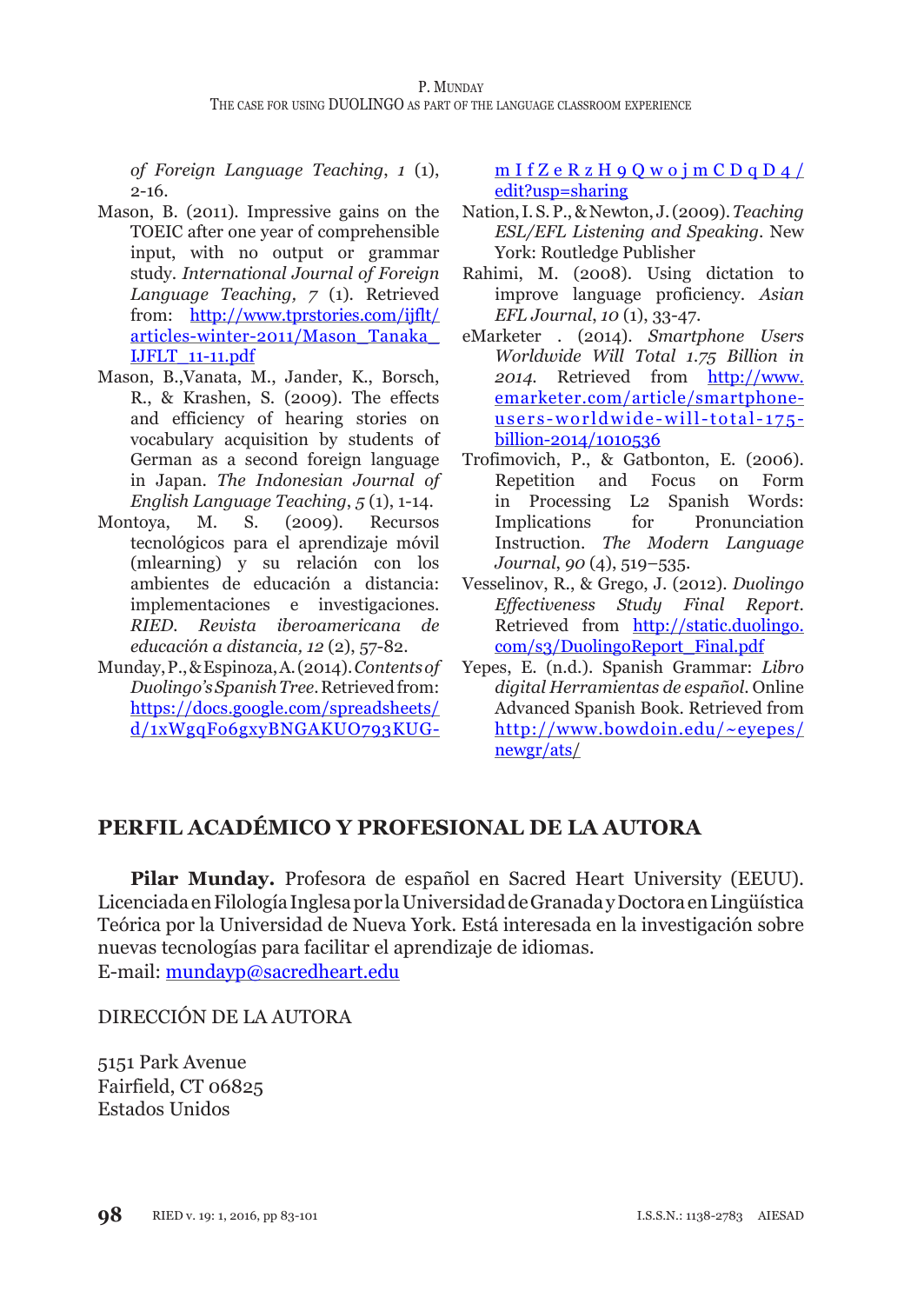## **Fecha de recepción del artículo:** 18/05//2015 **Fecha de aceptación del artículo:** 20/09/2015

## **Como citar este artículo:**

Munday, P. (2016). The case for using DUOLINGO as part of the language classroom experience. *RIED*. *Revista Iberoamericana de Educación a Distancia, 19* (1), 83-101. doi: <http://dx.doi.org/10.5944/ried.19.1.14581>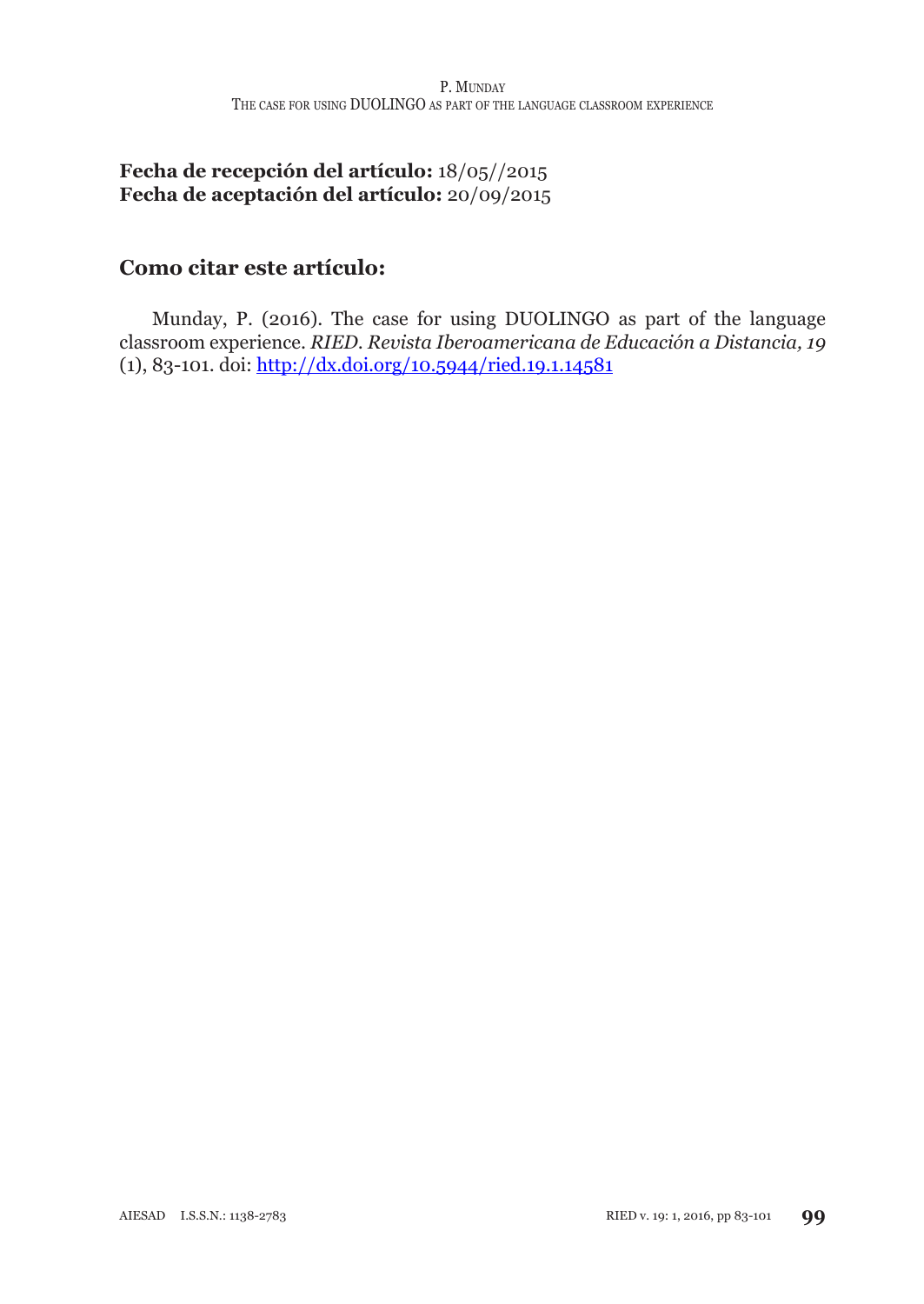## **Appendix 1**

Survey questions.

1. Do you agree with the following statements?

|                                             | Strongly<br>Disagree | <b>Disagree</b> | <b>Neither</b><br><b>Disagree</b><br>nor Agree | Agree | Strongly<br>Agree |
|---------------------------------------------|----------------------|-----------------|------------------------------------------------|-------|-------------------|
| Duolingo was easy to<br>use                 |                      |                 |                                                |       |                   |
| Duolingo was helpful<br>in studying Spanish |                      |                 |                                                |       |                   |
| I enjoyed learning<br>Spanish with Duolingo |                      |                 |                                                |       |                   |
| I am satisfied with<br>Duolingo             |                      |                 |                                                |       |                   |

2. How likely are you to recommend Duolingo to a colleague or friend? (on a scale from 0 to 10)

|               |  | u | $\overline{\phantom{0}}$ |  | c |  |             |
|---------------|--|---|--------------------------|--|---|--|-------------|
| Very unlikely |  |   |                          |  |   |  | Very likely |

## 3. Did you like Duolingo better than regular homework?

- **▪** Yes
- **▪** No
- **▪** The same
- 4. Why?
- Did you complete more lessons than the required for class?
- This could be in other languages as well.
	- **▪** Yes
	- **▪** No
- 5. How did you access Duolingo?
- Check all that apply.